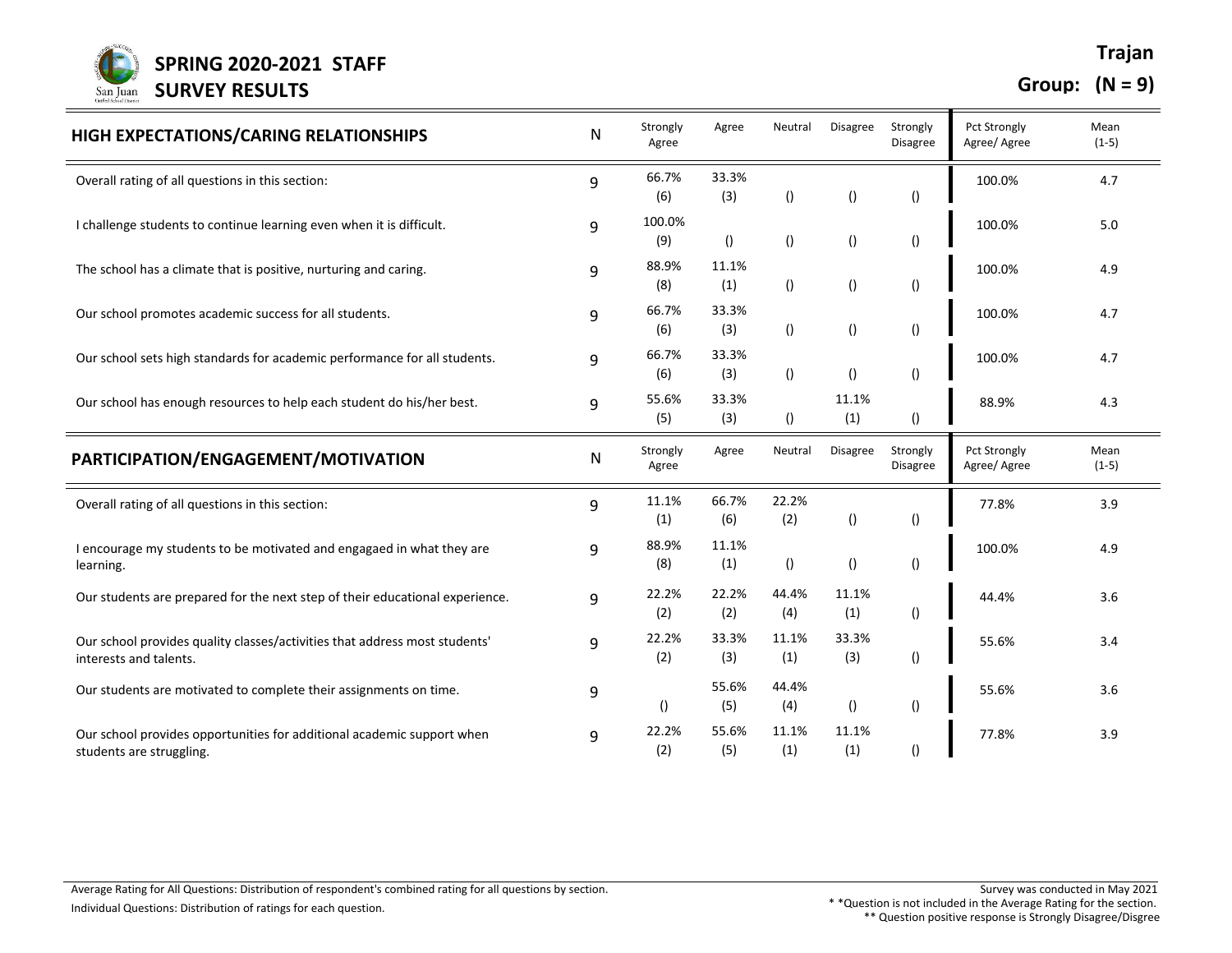

| <b>SAFETY</b>                                                                          | N | Strongly<br>Agree | Agree            | Neutral          | <b>Disagree</b>  | Strongly<br><b>Disagree</b> | <b>Pct Strongly</b><br>Agree/ Agree | Mean<br>$(1-5)$ |
|----------------------------------------------------------------------------------------|---|-------------------|------------------|------------------|------------------|-----------------------------|-------------------------------------|-----------------|
| Overall rating of all questions in this section:                                       | 9 | 100.0%<br>(9)     | $\left( \right)$ | $\left( \right)$ | $\left( \right)$ | $\left( \right)$            | 100.0%                              | 5.0             |
| Concerns about student safety are addressed in an appropriate and timely<br>manner.    | 9 | 88.9%<br>(8)      | 11.1%<br>(1)     | $\left( \right)$ | $\left( \right)$ | $\left( \right)$            | 100.0%                              | 4.9             |
| Our school is a safe place for all students.                                           | 9 | 100.0%<br>(9)     | $\left( \right)$ | ()               | $\left( \right)$ | $\left( \right)$            | 100.0%                              | 5.0             |
| Bullying is an issue on our campus. **                                                 | 9 | 11.1%<br>(1)      | $\left( \right)$ | 11.1%<br>(1)     | 33.3%<br>(3)     | 44.4%<br>(4)                | 77.8%                               | 2.0             |
| Concerns about staff safety are addressed in an appropriate and timely manner.         | 9 | 77.8%<br>(7)      | 22.2%<br>(2)     | ()               | $\left( \right)$ | $\left( \right)$            | 100.0%                              | 4.8             |
| Our school is a safe place for all staff.                                              | 9 | 100.0%<br>(9)     | ()               | ()               | $\left( \right)$ | $\left( \right)$            | 100.0%                              | 5.0             |
| SCHOOL CULTURE/SENSE OF BELONGING                                                      | N | Strongly<br>Agree | Agree            | Neutral          | Disagree         | Strongly<br>Disagree        | Pct Strongly<br>Agree/ Agree        | Mean<br>$(1-5)$ |
| Overall rating of all questions in this section:                                       | 9 | 77.8%<br>(7)      | 22.2%<br>(2)     | $\left( \right)$ | $\left( \right)$ | $\left( \right)$            | 100.0%                              | 4.8             |
| All students are treated fairly at my school.                                          | 9 | 100.0%<br>(9)     | $\left( \right)$ | ()               | $\left( \right)$ | $\left( \right)$            | 100.0%                              | 5.0             |
| Our school fosters an appreciation of student diversity and respect for each<br>other. | 9 | 77.8%<br>(7)      | 22.2%<br>(2)     | ()               | $\left( \right)$ | $\left( \right)$            | 100.0%                              | 4.8             |
| Our students at this school feel like they are part of the school community.           | 9 | 77.8%<br>(7)      | 11.1%<br>(1)     | 11.1%<br>(1)     | $\left( \right)$ | $\left( \right)$            | 88.9%                               | 4.7             |
| People are respectful to others at our school.                                         | 9 | 77.8%<br>(7)      | 22.2%<br>(2)     | ()               | $\left( \right)$ | $\left( \right)$            | 100.0%                              | 4.8             |
| The school listens to student input on important issues.                               | 9 | 44.4%<br>(4)      | 44.4%<br>(4)     | $\left( \right)$ | 11.1%<br>(1)     | $\left( \right)$            | 88.9%                               | 4.2             |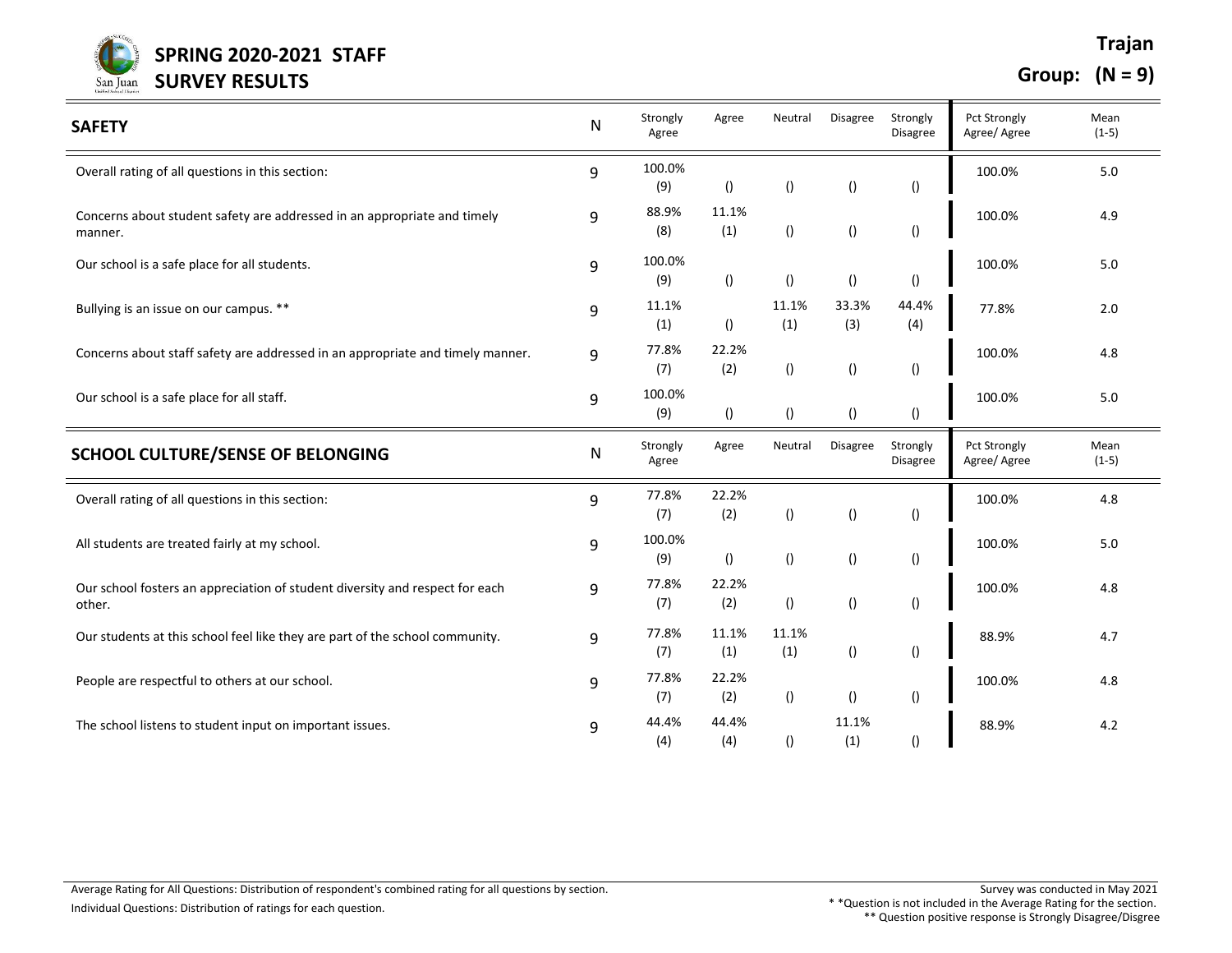

| <b>ACADEMIC PROGRESS</b>                                                                                | N            | Strongly<br>Agree | Agree            | Neutral          | Disagree         | Strongly<br>Disagree | <b>Pct Strongly</b><br>Agree/ Agree | Mean<br>$(1-5)$ |
|---------------------------------------------------------------------------------------------------------|--------------|-------------------|------------------|------------------|------------------|----------------------|-------------------------------------|-----------------|
| Overall rating of all questions in this section:                                                        | 9            | 88.9%<br>(8)      | 11.1%<br>(1)     | $\left( \right)$ | $\left(\right)$  | $\left( \right)$     | 100.0%                              | 4.9             |
| I provide students with information about how their assessments are tests are<br>graded.                | 9            | 44.4%<br>(4)      | 22.2%<br>(2)     | 33.3%<br>(3)     | $\left( \right)$ | $\left( \right)$     | 66.7%                               | 4.1             |
| I keep parents well-informed about their student's progress.                                            | 9            | 55.6%<br>(5)      | 33.3%<br>(3)     | 11.1%<br>(1)     | $\left( \right)$ | $\left( \right)$     | 88.9%                               | 4.4             |
| Grading is equitable and fair at my school.                                                             | 9            | 100.0%<br>(9)     | ()               | $\left( \right)$ | $\left(\right)$  | $\left( \right)$     | 100.0%                              | 5.0             |
| Adults at this school encourage all students to work hard so that they can be<br>successful.            | 9            | 77.8%<br>(7)      | 22.2%<br>(2)     | $\left( \right)$ | $\left( \right)$ | $\left( \right)$     | 100.0%                              | 4.8             |
| Adults at this school go out of their way to help our students.                                         | 9            | 88.9%<br>(8)      | 11.1%<br>(1)     | $\left( \right)$ | $\left(\right)$  | $\left( \right)$     | 100.0%                              | 4.9             |
| I provide students with timely and regular feedback on their learning                                   | 9            | 88.9%<br>(8)      | 11.1%<br>(1)     | $\left( \right)$ | $\left( \right)$ | $\left( \right)$     | 100.0%                              | 4.9             |
| I send work or ideas that help parents support their students at home.                                  | 9            | 66.7%<br>(6)      | 22.2%<br>(2)     | 11.1%<br>(1)     | $\left(\right)$  | $\left( \right)$     | 88.9%                               | 4.6             |
| <b>PARENT INVOLVEMENT</b>                                                                               | $\mathsf{N}$ | Strongly<br>Agree | Agree            | Neutral          | <b>Disagree</b>  | Strongly<br>Disagree | <b>Pct Strongly</b><br>Agree/ Agree | Mean<br>$(1-5)$ |
| Overall rating of all questions in this section:                                                        | 9            | 66.7%<br>(6)      | 33.3%<br>(3)     | $\left( \right)$ | $\left(\right)$  | $\left( \right)$     | 100.0%                              | 4.7             |
| I am helpful to parents when they come to school, email or call.                                        | 9            | 77.8%<br>(7)      | 22.2%<br>(2)     | ()               | $\left( \right)$ | $\left( \right)$     | 100.0%                              | 4.8             |
| The staff at our school listens to parent concerns about issues.                                        | 9            | 100.0%<br>(9)     | $\left( \right)$ | $\left( \right)$ | $\left(\right)$  | $\left( \right)$     | 100.0%                              | 5.0             |
| Our school clearly outlines the parent, student and school responsibilities in<br>educating each child. | 9            | 66.7%<br>(6)      | 33.3%<br>(3)     | ()               | $\left( \right)$ | $\left( \right)$     | 100.0%                              | 4.7             |
| Our school offers parents opportunities to be involved in school and classroom<br>activities.           | 9            | 55.6%<br>(5)      | 44.4%<br>(4)     | $\left( \right)$ | $\left( \right)$ | $\left( \right)$     | 100.0%                              | 4.6             |

\* \*Question is not included in the Average Rating for the section. \*\* Question positive response is Strongly Disagree/Disgree